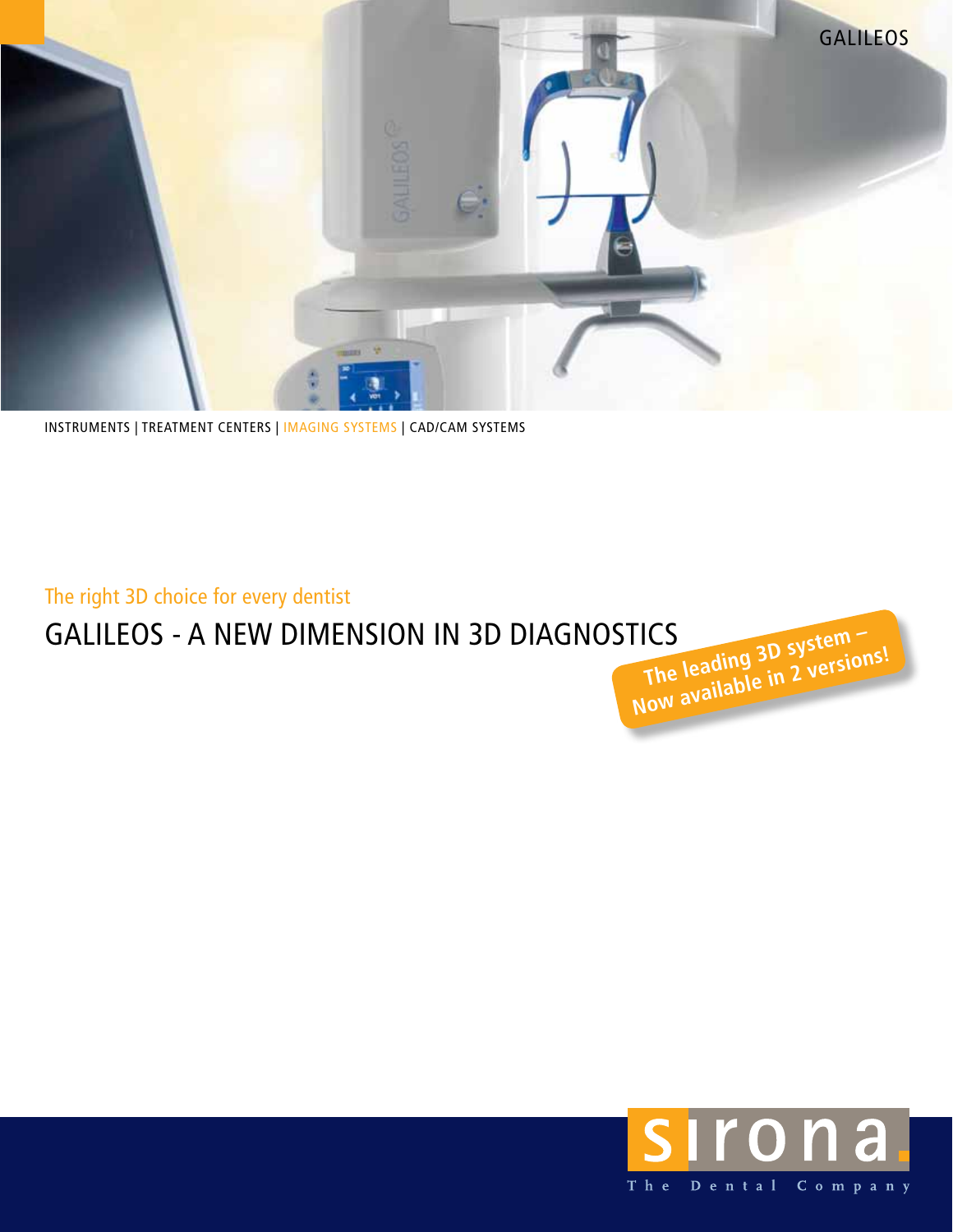**GALILEOS Comfort**

# 3D Solutions for every practice!**GALILEOS**

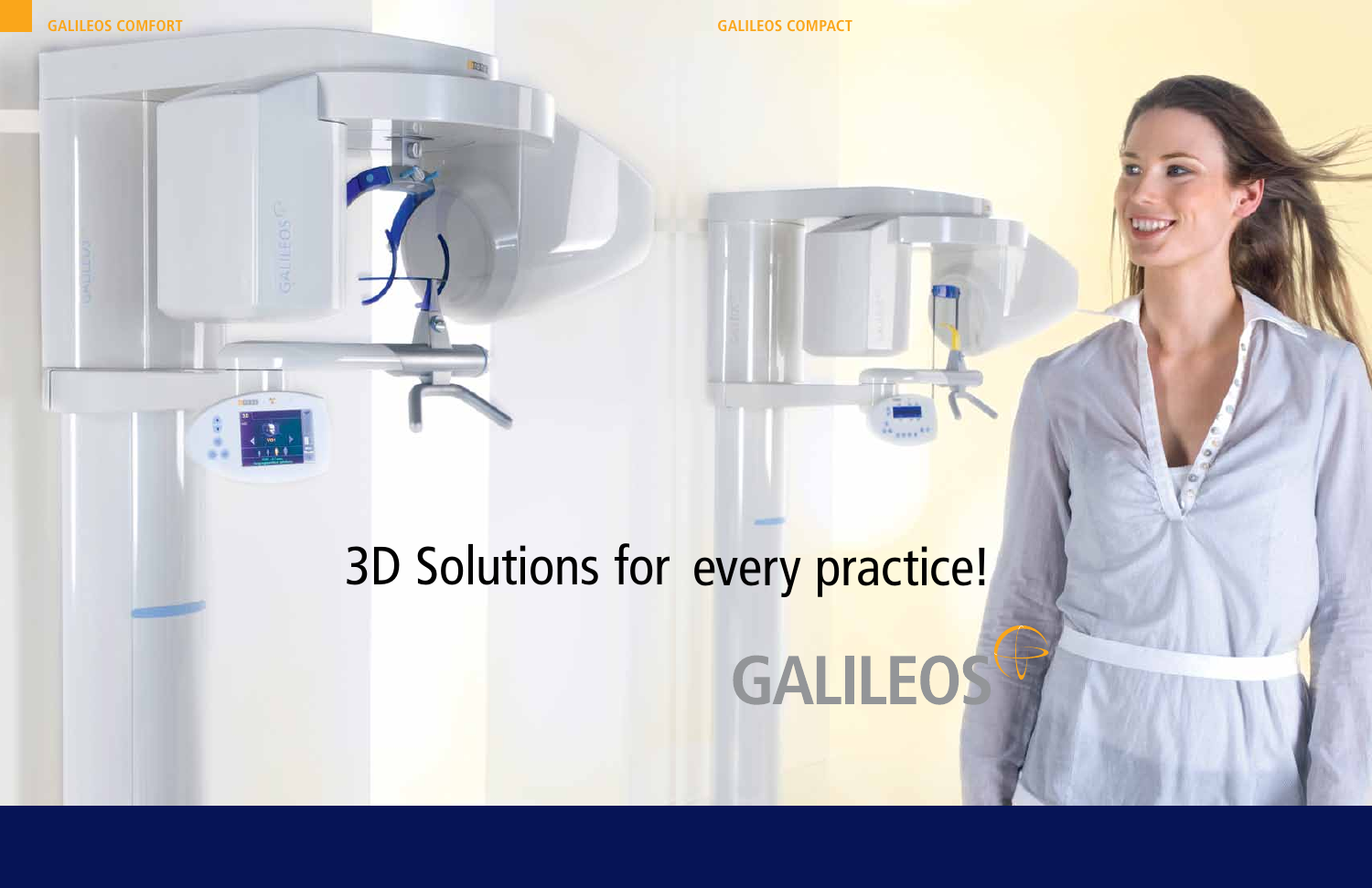## **3D-technology with ideal options A NEW DIMENSION IN DIAGNOSTIC x-ray**

**Diagnostics for all indications** Offering various diagnostic options, GALILEOS is the system of choice for all dental radiology applications.

#### **A single scan**

- **Diagnostic reliability for all dental** indications using the panoramic image with the interactive evaluation window
- **Treatment security due to visualization** of incidental findings
- Optimal program selection for different clinical indications: high contrast mode for ideal hard tissue display without increasing dosage
- Less than 14 seconds to scan the

- Significantly higher diagnostic value for all oral-maxillofacial applications
- Reduction of misinterpretation due to interactive movement through the complete volume in 3D
- Clinically optimized software
- Intuitive navigation and diagnosis in all 3D views

full oral-maxillofacial region \*John B.Ludlow, DDS, MS,FDS RCSEd, Department of Diagnostic Sciences and General Dentistry, University of North Carolina School of Dentistry, Chapel Hill, North Carolina, USA.

#### **Easy and superior diagnostics**

#### **Integrated workflow**

- Efficient implant planning and one-click planning reports
- Virtual implant planning with realistic 3D implant models from all major implant manufacturers
- Efficient workflow one software for imaging, diagnosis, implant planning and surgical guide planning
- Less dependency on medical radiologists and outside services
- Unique viewer software for building referral relationships

GALILEOS Panoramic image Sleeve-in-sleeve surgical guides available for most major implant manufacturers.

GALILEOS sets new standards by offering superior image quality using a very low dose.\* The intuitive operation and optimized clinical workflow provide efficiency in both dentistry and 3D diagnostics. Galileos represents the future of dentistry and is now available in 2 versions - both of which offer significant advantages.





## **Attractive, efficient 3D-Imaging superior patient treatment**

#### **A strategy for building referrals**

GALILEOS Viewer CDs can be created with a single click to offer referring offices the patient scan with a self-contained version of the GALILEOS software. This allows referring practitioners access to the most powerful tools for diagnostics and patient education. The GALILEOS Viewer opens new possibilities for a fast and efficient integration with all different fields of dentistry.

#### **Continuous improvements for implant treatment planning**

Reliability in 3D: GALILEOS surgical guides allow virtual planning with implant simulations to be accurately implemented. This helps to increase clinical efficiency in your practice. Two versions are available, depending on your individual preferences: sleeve-in-sleeve with depth control, or basic pilot drill. Available for most major implant manufacturers. For more details please visit: www.sicat.com

GALILEOS software showing implant planning

Detailed plan reports created with a single click.

#### **Increased diagnostic value**

The new auto panoramic function extends the diagnostic spectrum. After the scan has been taken, the panoramic image is automatically displayed within SIDEXIS. Just one click on the image allows you to explore the 3D diagnostic environment available in GALAXIS.

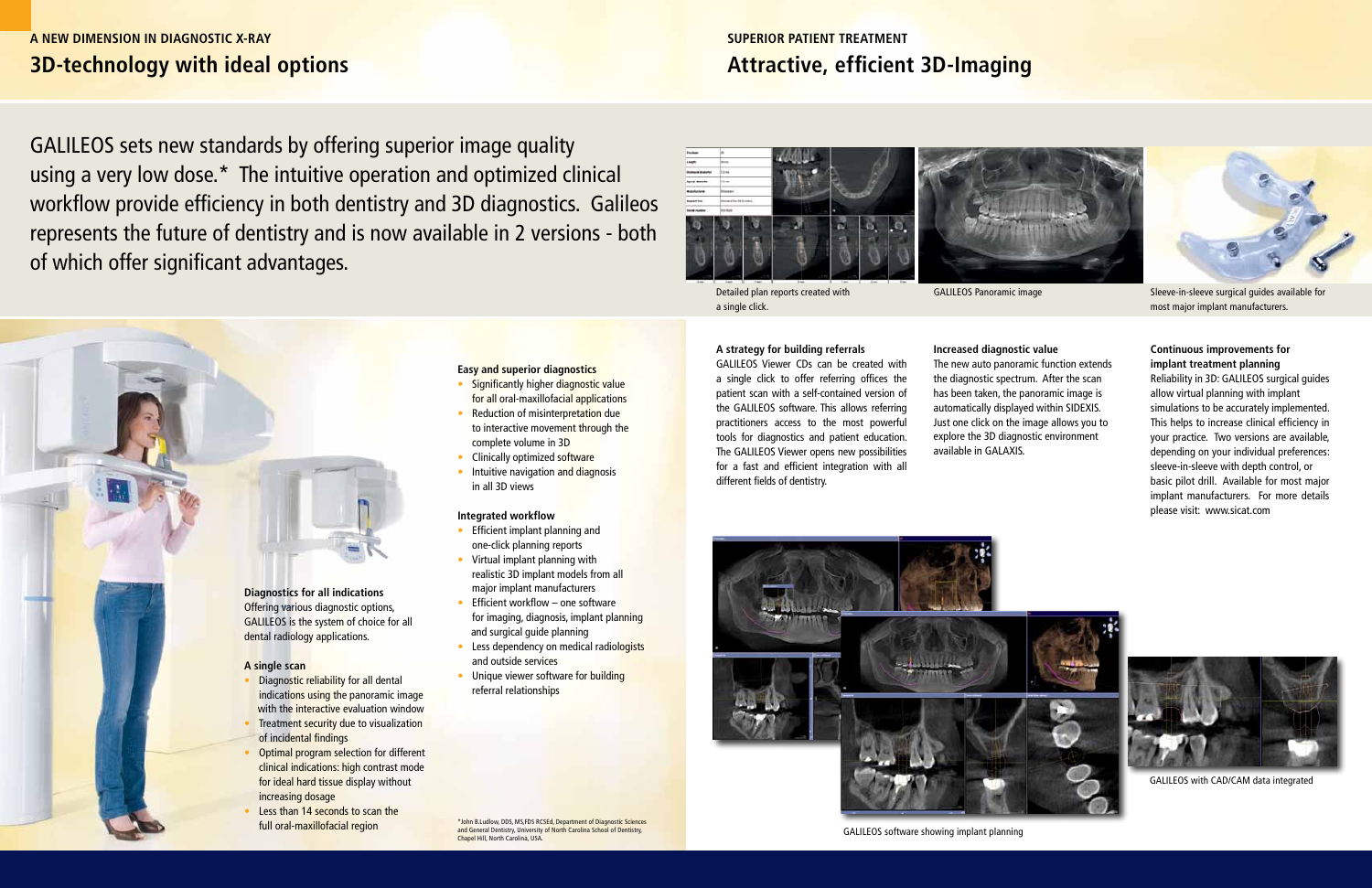## **Perfect choice – GALILEOS through and through GALILEOS Comfort and GALILEOS compact**





With GALILEOS Compact, Sirona offers an ideal solution for the general practitioner, using 3D dental diagnostics and focusing on implant placement. With the option of a full upgrade to GALILEOS Comfort, GALILEOS Compact offers security for future developments in a growing practice with a  $12 \times 15 \times 15$  cm<sup>3</sup> volume.

#### **GALILEOS Compact**

#### **GALILEOS Comfort**

In addition to the features offered with GALILEOS Compact, GALILEOS Comfort offers a full 15 x 15 x 15 cm<sup>3</sup> volume. The stable, fully adjustable Head Positioner and convenient Easypad complete the comprehensive offering. Software features include: tilting 2D slices within the volume, automatic CEPH projections, and highresolution (0.15 mm) close-up reconstruction.



GALILEOS Compact Cone Beam unit with Multipad . GALILEOS Comfort with the new head positioner. Stable positioning with adjustable standard movement of FOV (vertical & horizontal)

## **Perfect utilization of the 3D volume**

GALILEOS Comfort includes the patentpending Head Positioner, allowing a very stable patient position within the field of view.

**GALILEOS sets the standard for cone beam technology.**

### **Options for every practice**

GALILEOS Comfort and GALILEOS Compact offer a great solution for every practice, depending upon their clinical needs.



GALILEOS Finding Oriented REPORTER software

## **The perfect solution for all diagnostic requirements GALILEOS COMFORT AND GALILEOS COMPACT**

# GALILEOS now offers convenient entry into the world of 3D diagnostics, as the new upgradeable GALILEOS Compact broadens the Sirona product offering.

| <b>Technical overview</b>                            | <b>GALILEOS Comfort</b>                                                                                                                                          | <b>GALILEOS Compact</b>                                                                                          |
|------------------------------------------------------|------------------------------------------------------------------------------------------------------------------------------------------------------------------|------------------------------------------------------------------------------------------------------------------|
| Field of view                                        | 15 x 15 x 15 cm <sup>3</sup>                                                                                                                                     | 12 x 15 x 15 cm <sup>3</sup>                                                                                     |
| 3D Resolution (isotropic voxel size)                 | $0.3/0.15$ mm                                                                                                                                                    | $0.3$ mm                                                                                                         |
| Scan time / exposure time                            | $14 s / 2 - 6 s$                                                                                                                                                 | $14 s / 2 - 6 s$                                                                                                 |
| <b>Patient position</b>                              | standing / seated                                                                                                                                                | standing / seated                                                                                                |
| X-ray generator<br>kV<br>mA                          | 85<br>$5 - 7$                                                                                                                                                    | 85<br>$5 - 7$                                                                                                    |
| <b>Effective dosage</b>                              | 29 µSv (21 mAs, 85 kV)*                                                                                                                                          | $<$ 29 µSv (21 mAs, 85 kV)*                                                                                      |
| Minimum door width for installation                  | 26''                                                                                                                                                             | 26''                                                                                                             |
| Approximate weight                                   | 308 lbs.                                                                                                                                                         | 308 lbs.                                                                                                         |
| <b>Technical Specifications</b>                      |                                                                                                                                                                  |                                                                                                                  |
| <b>User Interface</b>                                | Easypad / Full Color Touchscreen                                                                                                                                 | <b>Multipad</b>                                                                                                  |
| Biteblock/armrest finish                             | chrome                                                                                                                                                           | composite                                                                                                        |
| <b>Patient fixation</b>                              | Occlusal bite block, forehead support, chin rest                                                                                                                 | Occlusal bite block, forehead support, chin rest                                                                 |
| <b>Head Positioner</b>                               | n l                                                                                                                                                              |                                                                                                                  |
| <b>Floating licenses:</b>                            |                                                                                                                                                                  |                                                                                                                  |
| 3D visualization & diagnostics                       | unlimited                                                                                                                                                        | unlimited                                                                                                        |
| Additional 3D diagnostic licenses                    | $\overline{2}$                                                                                                                                                   | $\pmb{0}$                                                                                                        |
| Implant planning / diagnostic licenses               | 1                                                                                                                                                                | $\mathbf{1}$                                                                                                     |
| Optional floor stand                                 |                                                                                                                                                                  |                                                                                                                  |
| Wheelchair accessible                                | ×.                                                                                                                                                               |                                                                                                                  |
| Remote control                                       |                                                                                                                                                                  |                                                                                                                  |
| 3 year service agreement                             | ×                                                                                                                                                                |                                                                                                                  |
| 2 Day Clinical Training                              | H                                                                                                                                                                | П                                                                                                                |
| <b>Programs</b>                                      |                                                                                                                                                                  |                                                                                                                  |
| 150 µm resolution for close-up reconstruction        |                                                                                                                                                                  |                                                                                                                  |
| 300 µm resolution for standard volumes               | m.                                                                                                                                                               | H                                                                                                                |
| High contrast mode for optimized hard tissue display | I.                                                                                                                                                               | L.                                                                                                               |
| <b>Views</b>                                         | CEPH lat., CEPH pa/ap, PAN with 3D slice<br>navigation, TSA, axial, sagittal, coronal,<br>3D model, 1-click OP reports, implant-aligned,<br>high-detail close-up | PAN with 3D slice navigation,<br>TSA, axial, sagittal, coronal, 3D model,<br>1-click OP reports, implant-aligned |
| Finding Oriented REPORTER software                   |                                                                                                                                                                  | <b>Option</b>                                                                                                    |
| <b>Upgradeable to Comfort version</b>                |                                                                                                                                                                  |                                                                                                                  |